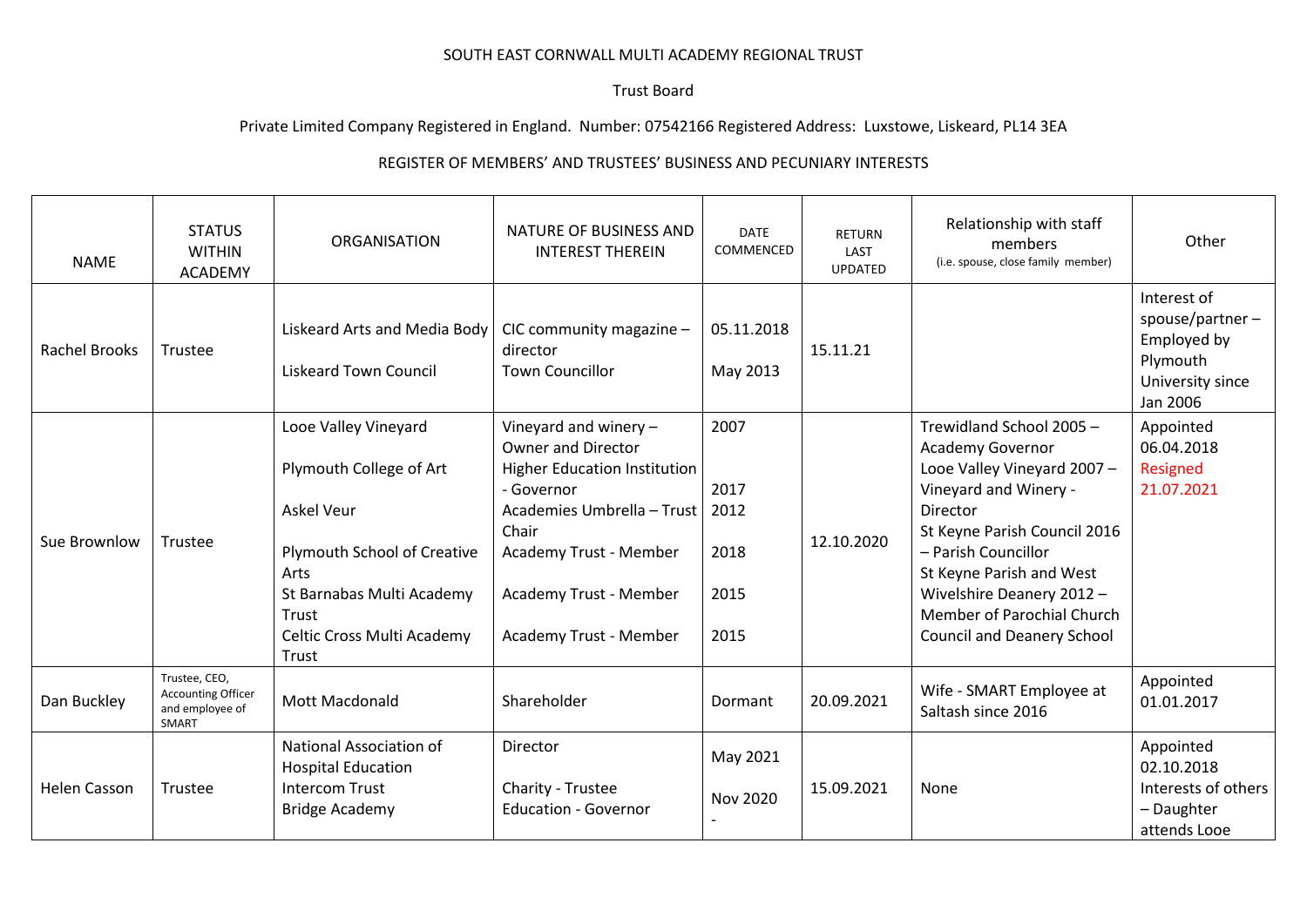|                       |         |                                                                                                     |                                                                                                                                       |                                          |            |                                                     | Community<br>Academy                                                                                               |
|-----------------------|---------|-----------------------------------------------------------------------------------------------------|---------------------------------------------------------------------------------------------------------------------------------------|------------------------------------------|------------|-----------------------------------------------------|--------------------------------------------------------------------------------------------------------------------|
| <b>Peter Castell</b>  | Member  | Just Be Wine Café<br>PC Wines Ltd                                                                   | Café/Wine - Director<br>Property - Director                                                                                           | 2014<br>2014                             | 05.10.2021 | None                                                | Appointed<br>14.04.2020                                                                                            |
| <b>Brian Chalkley</b> | Member  | None                                                                                                | N/A                                                                                                                                   |                                          | 16.09.2021 | Daughter employed at<br>Dobwalls Primary since 2010 | Appointed<br>26.06.2017                                                                                            |
| <b>Brian Cook</b>     | Trustee | <b>Exeter Learning Academy</b><br>Trust                                                             | Director                                                                                                                              | 2016                                     | 13.09.2021 |                                                     | Appointed<br>29.03.2018                                                                                            |
| Jamie Crisp           | Trustee | None                                                                                                | N/A                                                                                                                                   |                                          | 23.09.2021 | None                                                | Appointed<br>06.11.2018                                                                                            |
| Lee Hallam            | Trustee | My Need to Live CIC<br>Cornwall Plus Ltd<br>The Moorland Mousie Trust                               | Director - Tech start up<br>Director - Holiday<br>accommodation business<br>Trustee - protection and<br>promotion of Exmoor<br>ponies | May 2020<br>May 2020<br>November<br>2020 | 19.06.2021 | None                                                | Appointed<br>27.05.2021                                                                                            |
| Lydia Lawson          | Trustee | None                                                                                                | N/A                                                                                                                                   |                                          | 30.09.2021 | None                                                | Appointed<br>25.06.2020                                                                                            |
| Steve Lloyd           | Trustee | The Networked Learning<br>Partnership Ltd<br>International Space School<br><b>Educational trust</b> | Management Consultancy -<br>Director<br>Secretary<br>Educational charity -<br>Trustee                                                 | 2003<br>2019                             | 21.09.2021 |                                                     | Appointed as Member<br>21.04.2020<br><b>Resigned as Member</b><br>04.10.2021<br>Appointed as Trustee<br>05.10.2021 |
| <b>Craig Marshall</b> | Trustee | SWATpro<br>V Learning<br>Network Broadreach                                                         | Providing work based<br>learning - Director<br><b>Training Provider - Trustee</b><br>Drug & Alcohol Rehab -<br>Trustee                | 2011<br>2016<br>2016                     | 16.09.2019 | Kelly College 2014 -<br>Housekeeping Manager        | Appointed<br>10.09.2019<br>Resigned<br>15.10.2020                                                                  |
| Ken Martin            | Member  | <b>SBD Associates</b><br>Littleones LTD<br><b>SHCF</b>                                              | Consultancy - Director<br>Childcare - Director<br>Arts Charity - Trustee                                                              | 2007<br>2011<br>2010                     | 16.09.2021 | None                                                | Appointed<br>24.02.2011                                                                                            |